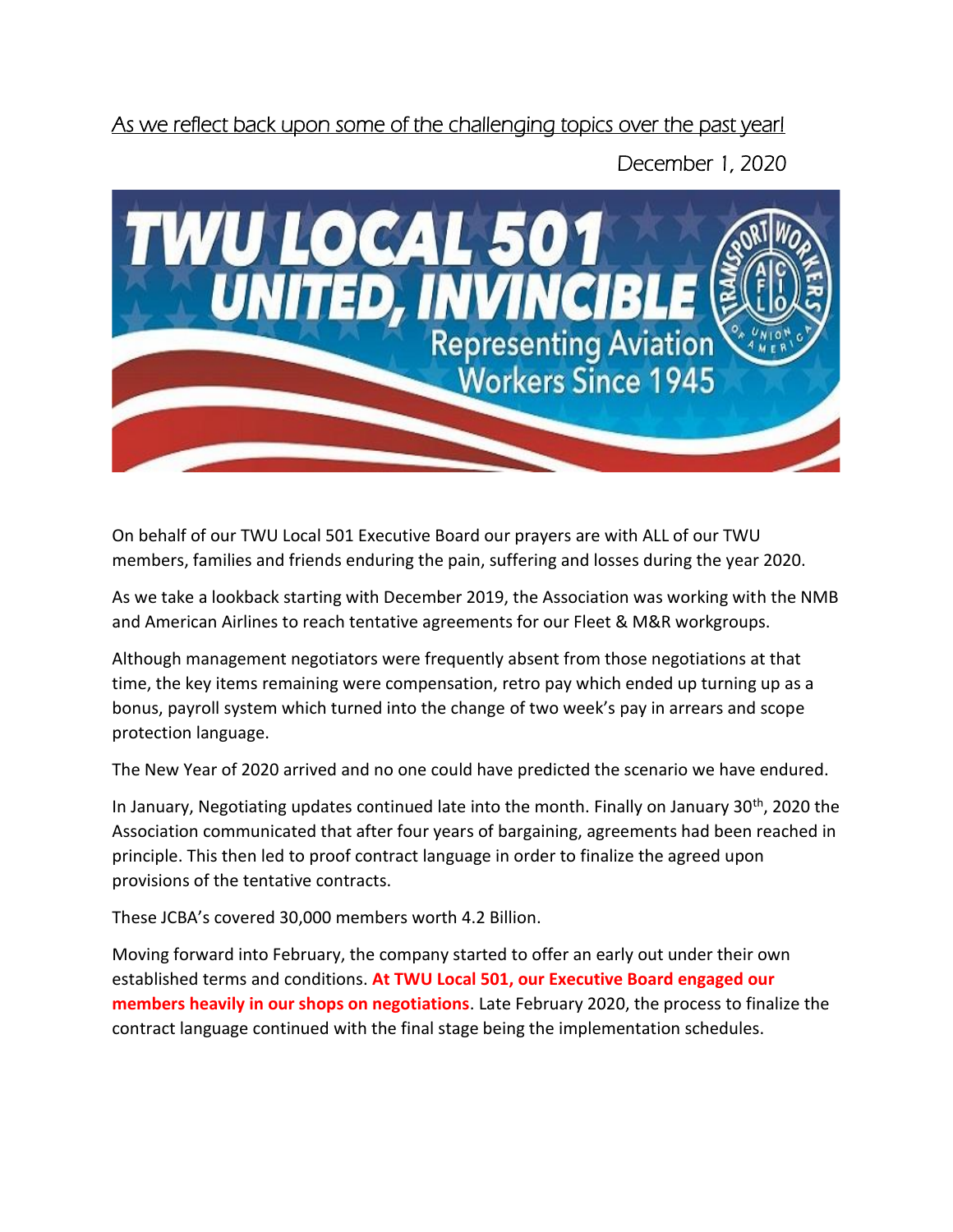





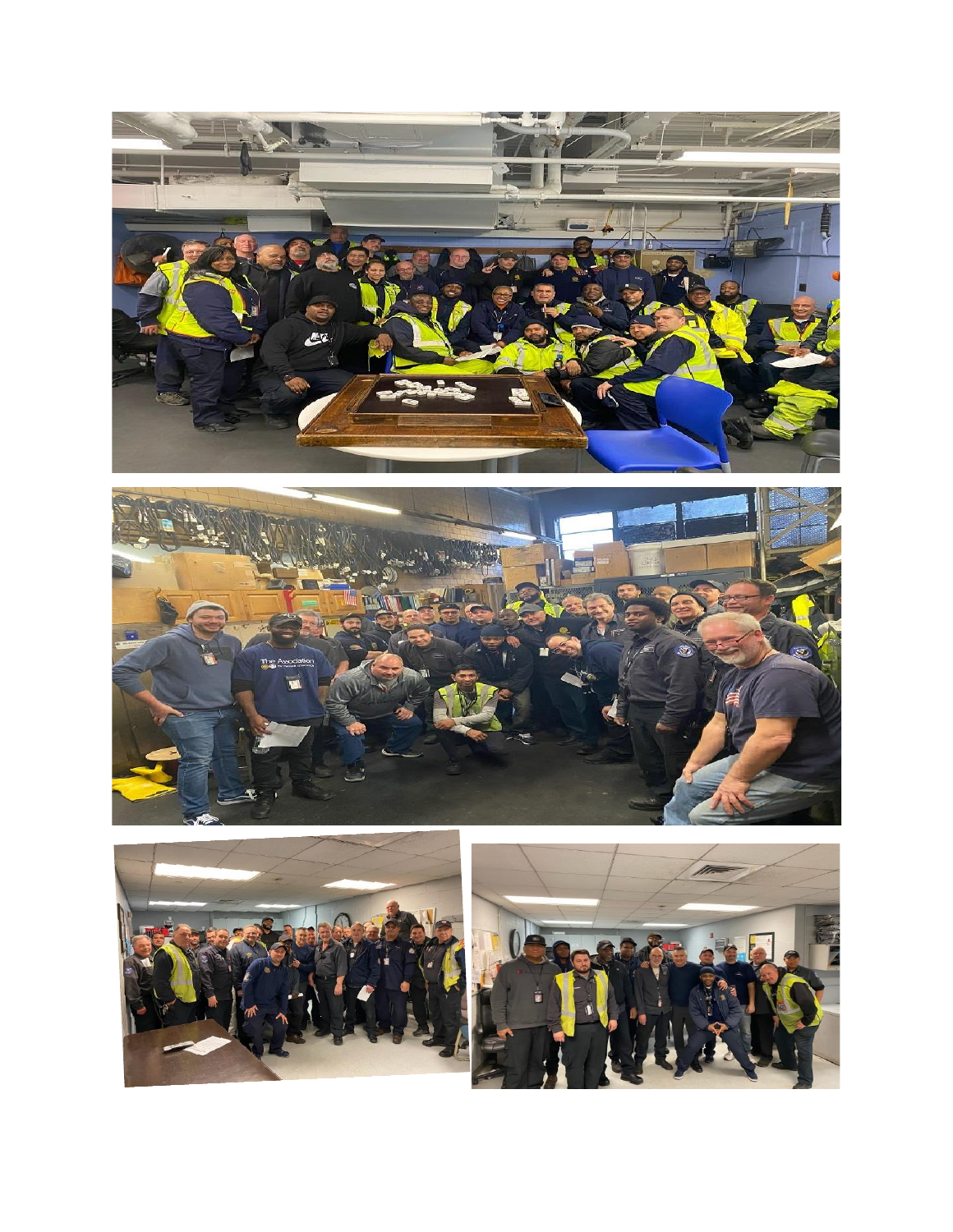By late February the spread of the corona virus pandemic had reached (37) International locations, including cases in the United States. In NYC our Local members recognized quickly just how serious and complex the situation involving covid19 was as the concerns mounted.

Our Executive Board worked as diligently as possible directly with our TWU International President John Samuelsen, in order to protect our members during this complex time. While this was no easy task to deal with, the best possible scenario played out in late March 2020 when the PSP came into play which we believe possibly saved many lives.

While battling the corona virus pandemic, our TA's covering our members could not be ignored. So, while communications were being produced any way possible, Podcasts became another effective avenue to inform our members.

An abundance of communications came fast and constant immediately entering March 2020. Negotiation updates, the voting process to come and the corona virus pandemic were all serious topics that needed a tremendous amount of attention. It was not until March 7, 2020 that the concluding of the JCBA's reviewing was communicated by the Association, with plans to finalize the final documents.

Finally, the reviewing of the final JCBA documents came to fruition and full text CBA's & Highlights were produced and made available for Association members.

On March 18th, 2020 our TWU International Vice – President/ Air Division Director Mike Mayes put out a corona virus pandemic update involving our Government Affairs, which communicated the TWU was working with congress to get 58 Billion for Airline Workers. The importance of this communication and effort cannot be ignored or ever forgotten.

This is a perfect example of when the TWU makes a call to action, our members have an obligation to do their part in assisting and supporting our organization in order to protect our lives and jobs!

On March 19th, 2020 a communication by the Association was produced informing our members on the contract voting process to come, which came with an Electronic Ratification Notice for the ratification of the Tentative JCBA's with American. When it came to our TWU Local 501 March 2020 membership meetings, our Executive Board strongly believed we were obligated to protect our members and decided it needed to be canceled due to the seriousness of Covid-19. This decision making pertaining to our membership meetings by our Local 501 Executive Board, will continue until further notice.

By March 26, 2020 our Association ratified new contracts at American for our Fleet & M&R members with the voting being over 90% in favor.

To our members, a day later on March 27, 2020 it was communicated that our TWU Local 501 Executive Board was Duly Elected to our 2<sup>nd</sup> consecutive, uncontested election Victory. Due to the corona virus pandemic this historic election along with our April 6, 2020, 75<sup>th</sup> Anniversary as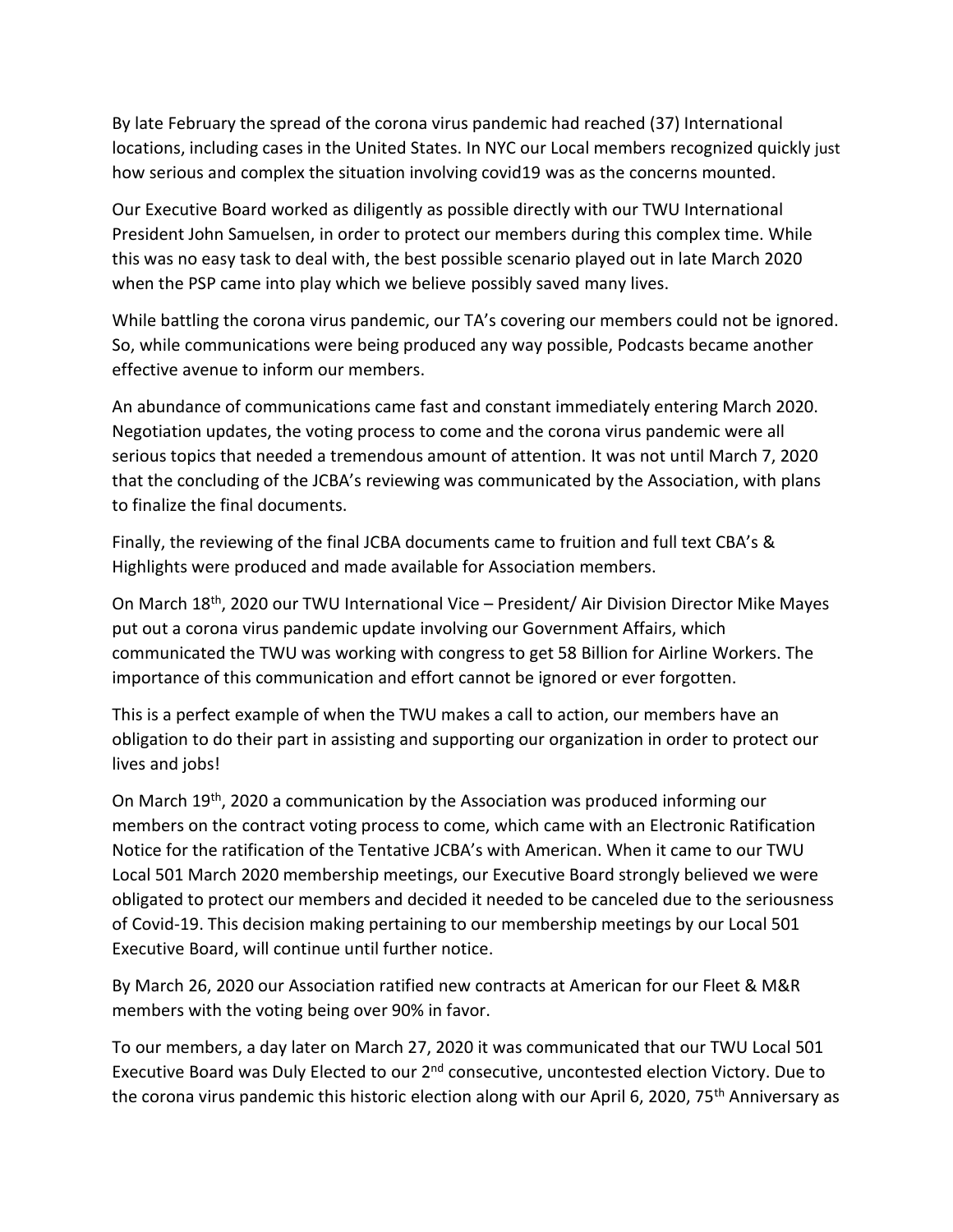TWU Local 501 of the Airline Division could not be properly celebrated. As of the date of this communication our Executive Board has not even been sworn into our new term in office yet by our International, which had an effective date of June 1, 2020.

On this same day March 27, 2020 the International communicated that the Corona Virus Air Relief and Economic Security (CARES) Act was passed by the US Senate and signed into Law. This enabled our Local to begin dialog with management at American in NYC which established reduced work schedules with pay for our members, ironically on April 6, 2020 the same day as our TWU Local 501 75<sup>th</sup> Anniversary as part of the Transport Worker Union. (Airline Division).

An agreement between the Association and American for a special Paid Voluntary leave of absence for our members was produced on March 28, 2020.

Entering April came with the need to understand paid sick leave benefits and options available to our members, while embracing for a looming recession and waiting for stimulus checks. At this time the JCBA booklets we were all mailed were also broken down Article by Article by our Local and turned into a summary report for our membership.

In May 2020 our TWU Local 501 Executive Board started producing informational podcasts trying to communicate and inform our members on as many topics as possible.

On May 12-13/2020 seniority lists and a Javits Memorandum Letter became available and was followed by a TWU/IAM System Seniority Protest Process Communication by the Association.

Around this time, summer 2020 payroll changes communications started rolling out for timeline pay changes, pay changes, TWU pay change methodology and pay guides.

It was in June 2020 that our TWU Local 501 Executive Board after careful consideration made a difficult decision which was to re-set our representation team. There were numerous reasons for this action taken by our Administration, but it came with a vision and plan to move us forward into the future.

In late June is when the NYC Bi-Weekly pay issue battle started heating up between the TWU and American. While TWU Local 501 led the charge on this topic, there were a few others outside of our Local which played a major role in this fight. International President John Samuelsen certainly did his part in making sure the issue was attended to and as of today our position is that we believe the DOL will void the waiver it provided American. As this matter unfolds, we will keep our membership informed as accurately and timely as possible.

On July 10<sup>th</sup>, 2020 is when an Association communication to our members came out informing us that American Airlines would be sending out WARN ACT notifications to Association covered employees. The reality of this situation is that in July and still today we are in very unstable and worrisome times.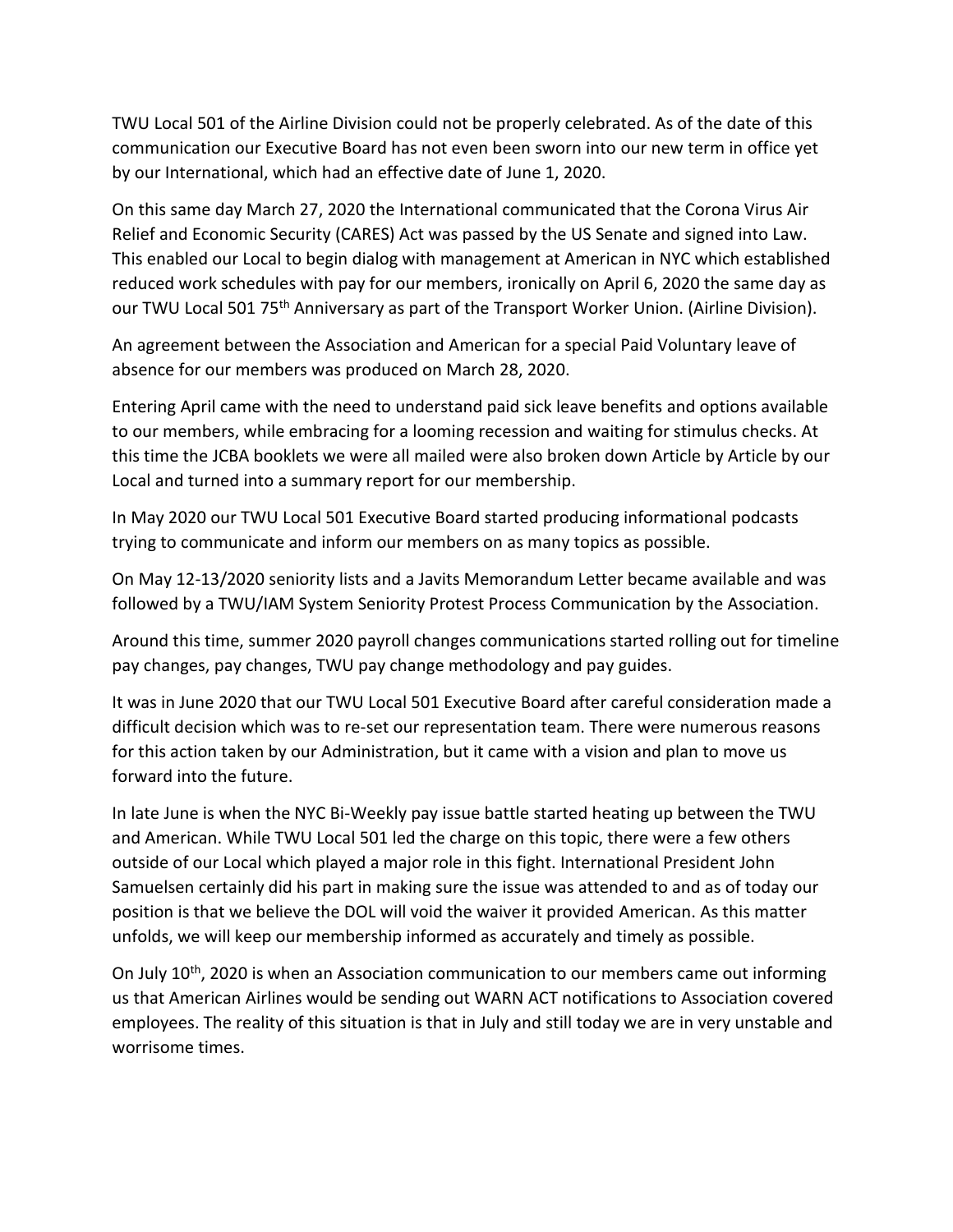In early August our International was calling upon congress once again to pass a clean extension of the PSP through March 31, 2021.

The implementation of all elements of the new JCBA's definitely did not go seamless at this time either and are proving to be a long winded task into the future.

Podcasts from the International and from Locals throughout the system started to become the norm and the best way to communicate and inform our members.

On August 27, 2020 the Association put out a communication to our members of American Airlines announcement of furloughs to become effective on October 1, 2020.

When it came to September, our TWU Local 501 position taken pertaining to not assisting American with the upcoming bid process was due to the following reasons.

The system wide RIF was in violation of the JCBA in many ways. Replacing our FSC Line Control positions by Allocators, FT employees arbitrarily replaced by PT employees and the company intentionally violating our members re-call rights to name a few. These violations produced numerous International Grievances along with many grievances filed throughout the system.

As we entered October, Union Leaders plates were full but benefits enrollment and changes became naturally added to our responsibilities to assist our members.

The AMFA raid of our Association members that includes our TWU Local 501 M&R group along with the inclusion of some of our FSC positions due to craft and class recognition, has required our attention at the worst possible time.

Information on the AMFA raid and any other topic referenced in this communication, can be reviewed on our TWU Local 501 website. (Local501.twuatd.org). On October 20, 2020 our International produced a communication for our members on JCBA items & date implemented.



November involved the recognition of Veterans and the respect they deserve.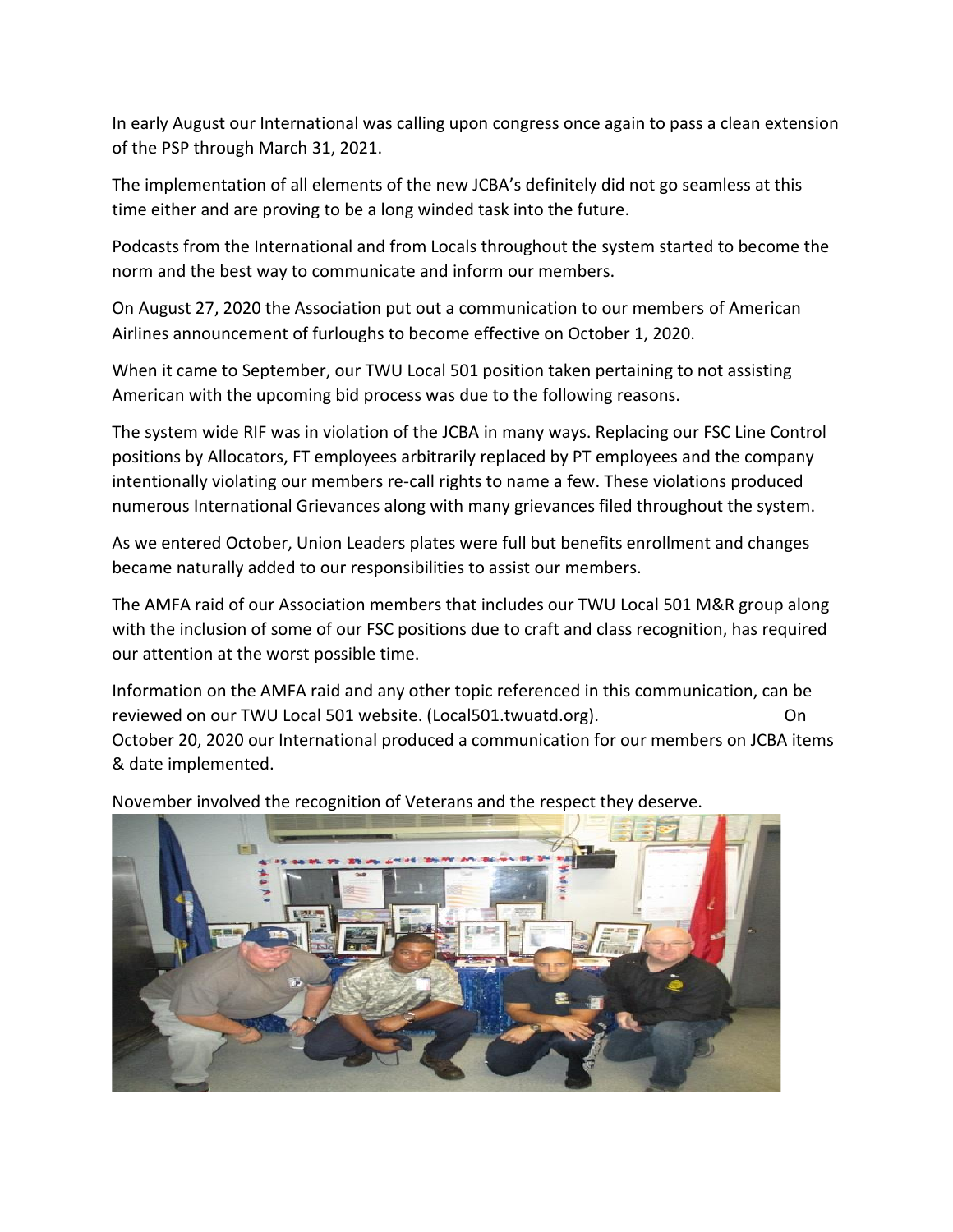Our Executive Board is proud to communicate that we are doing everything possible to build and produce the strongest Veterans Committee, under the leadership of our TWU Local 501 Veterans Committee Coordinator Brother Brian Galarza pictured below on the left.



Let it be duly noted that our very own TWU Local 501 Executive Board Member Brother Chris Kiernan pictured below is the Chair person to the International veterans Committee.